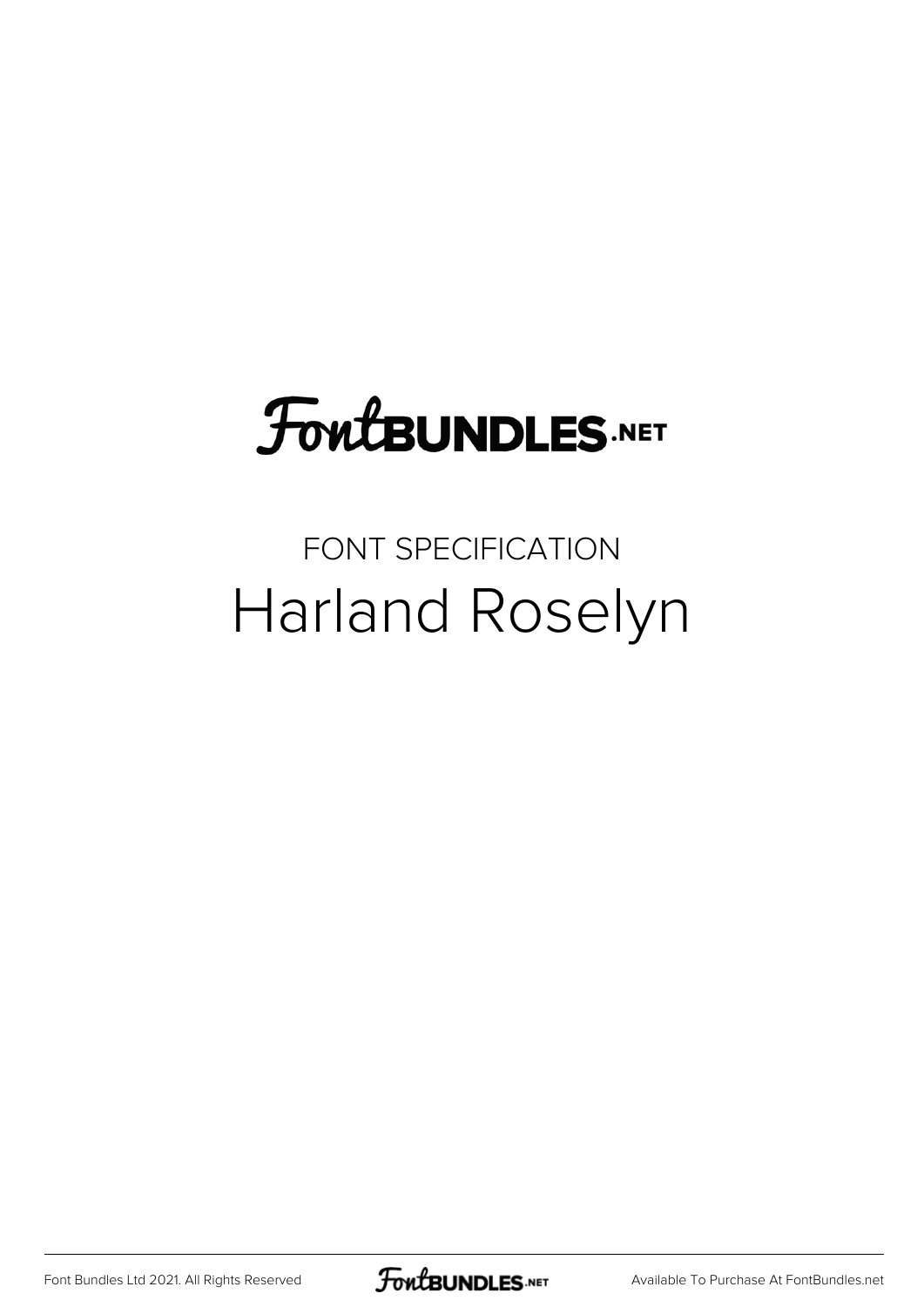#### Harland Roselyn - Regular

**Uppercase Characters** 

## ABCDEFGHIJKIMNOPQRST  $UVWX4Z$

Lowercase Characters

## abodefghijklmnepgretuvwy  $\boldsymbol{\gamma}$

**Numbers** 

### 0123456789

Punctuation and Symbols

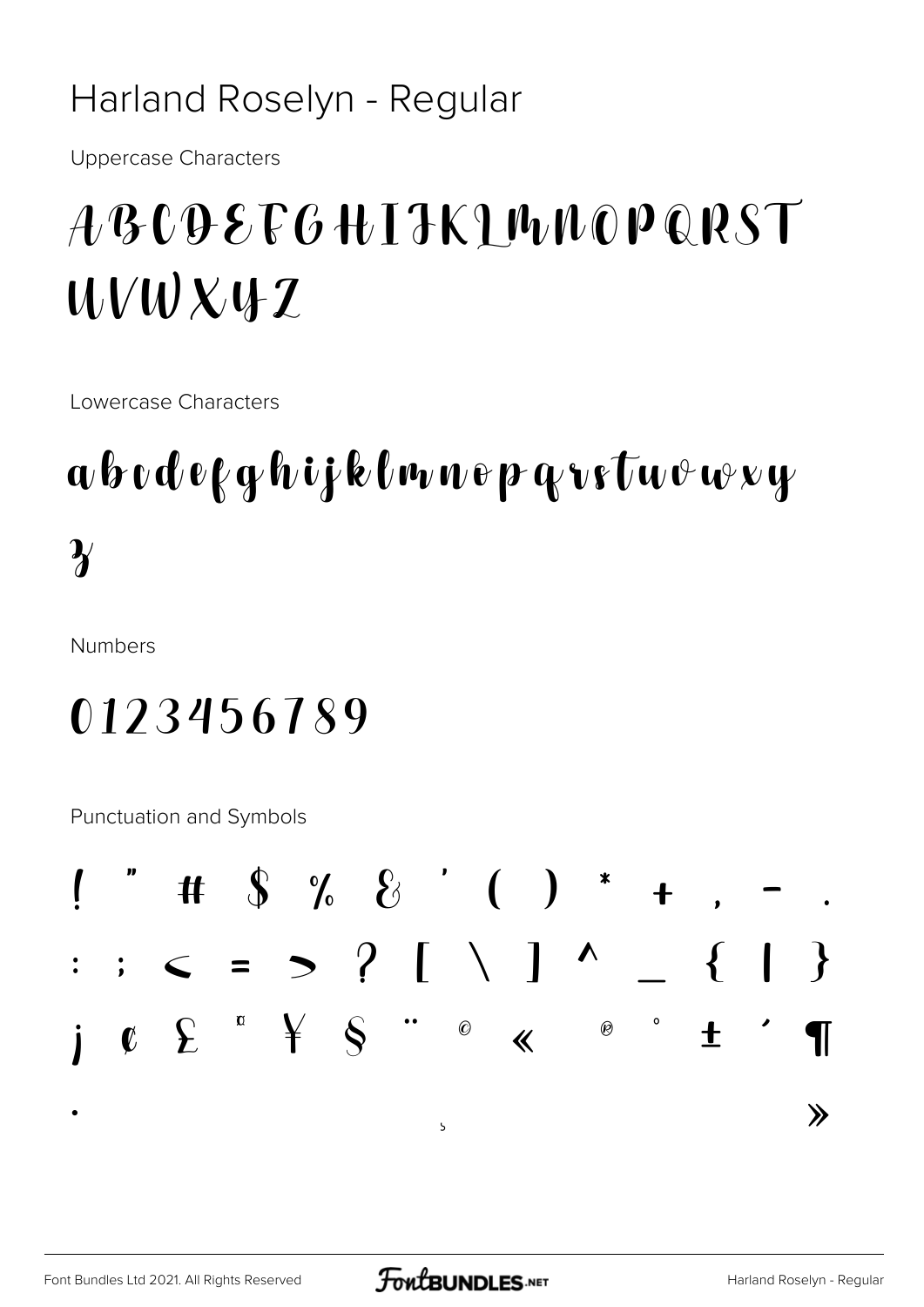All Other Glyphs

 $\dot{A}$   $\dot{A}$   $\ddot{A}$   $\ddot{A}$   $\ddot{A}$   $\dot{A}$   $\dot{B}$   $C$   $\dot{E}$  $\acute{\epsilon}$   $\acute{\epsilon}$   $\ddot{\acute{\epsilon}}$   $\dot{\acute{\epsilon}}$   $\ddot{\acute{\epsilon}}$   $\ddot{\acute{\epsilon}}$   $\ddot{\acute{\epsilon}}$   $\ddot{\acute{\epsilon}}$   $\ddot{\acute{\epsilon}}$   $\ddot{\acute{\epsilon}}$   $\ddot{\acute{\epsilon}}$   $\ddot{\acute{\epsilon}}$   $\ddot{\acute{\epsilon}}$   $\ddot{\acute{\epsilon}}$   $\ddot{\acute{\epsilon}}$   $\ddot{\acute{\epsilon}}$   $\ddot{\acute{\epsilon}}$   $\ddot{\acute{\epsilon}}$   $\ddot{\acute{\epsilon}}$   $\ddot{\acute{\epsilon}}$   $\ddot{\acute{\epsilon$ Ò Ó Ô Õ Ö × Ø Ù Ú Û Ü Ý ß à á â ã ä  $\mathring{\mathbf{a}}$  av  $\mathring{\mathbf{v}}$   $\mathring{\mathbf{e}}$   $\mathring{\mathbf{e}}$   $\mathring{\mathbf{e}}$   $\mathring{\mathbf{e}}$   $\mathring{\mathbf{v}}$   $\mathring{\mathbf{v}}$   $\mathring{\mathbf{v}}$  $\hat{\mathbf{u}}$   $\hat{\mathbf{v}}$   $\hat{\mathbf{v}}$   $\hat{\mathbf{v}}$   $\hat{\mathbf{v}}$   $\hat{\mathbf{v}}$   $\hat{\mathbf{v}}$   $\hat{\mathbf{v}}$   $\hat{\mathbf{v}}$   $\hat{\mathbf{v}}$   $\hat{\mathbf{v}}$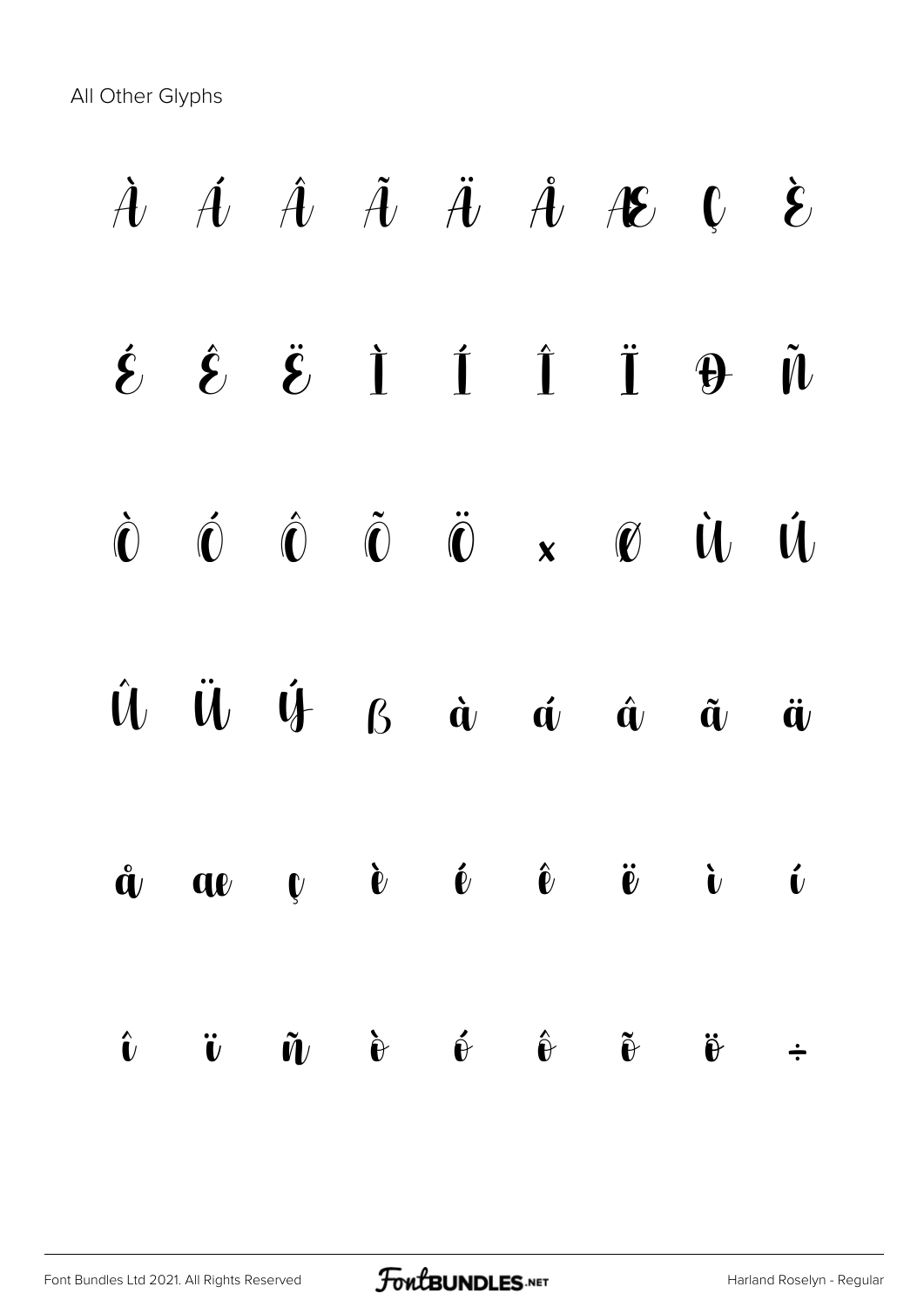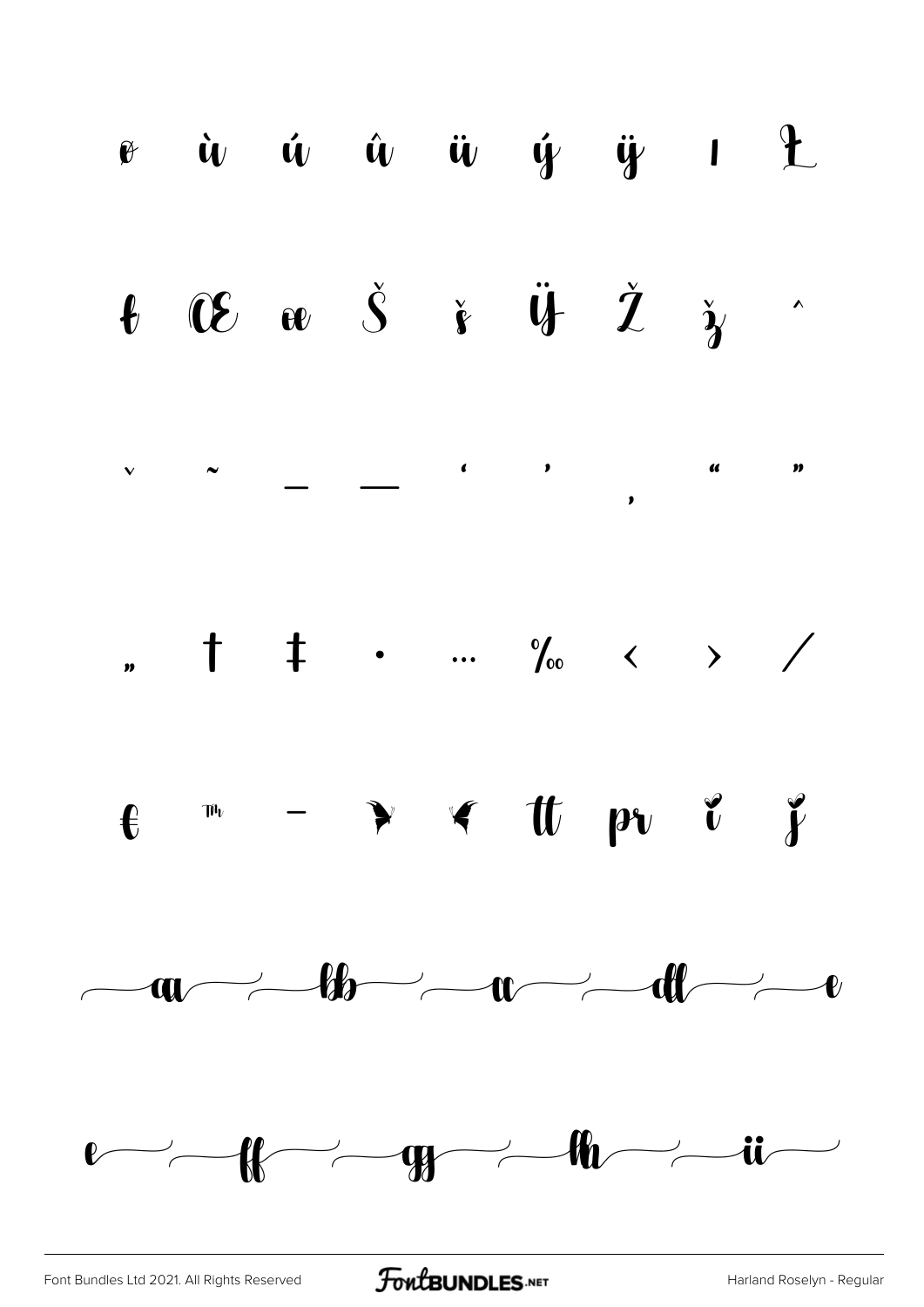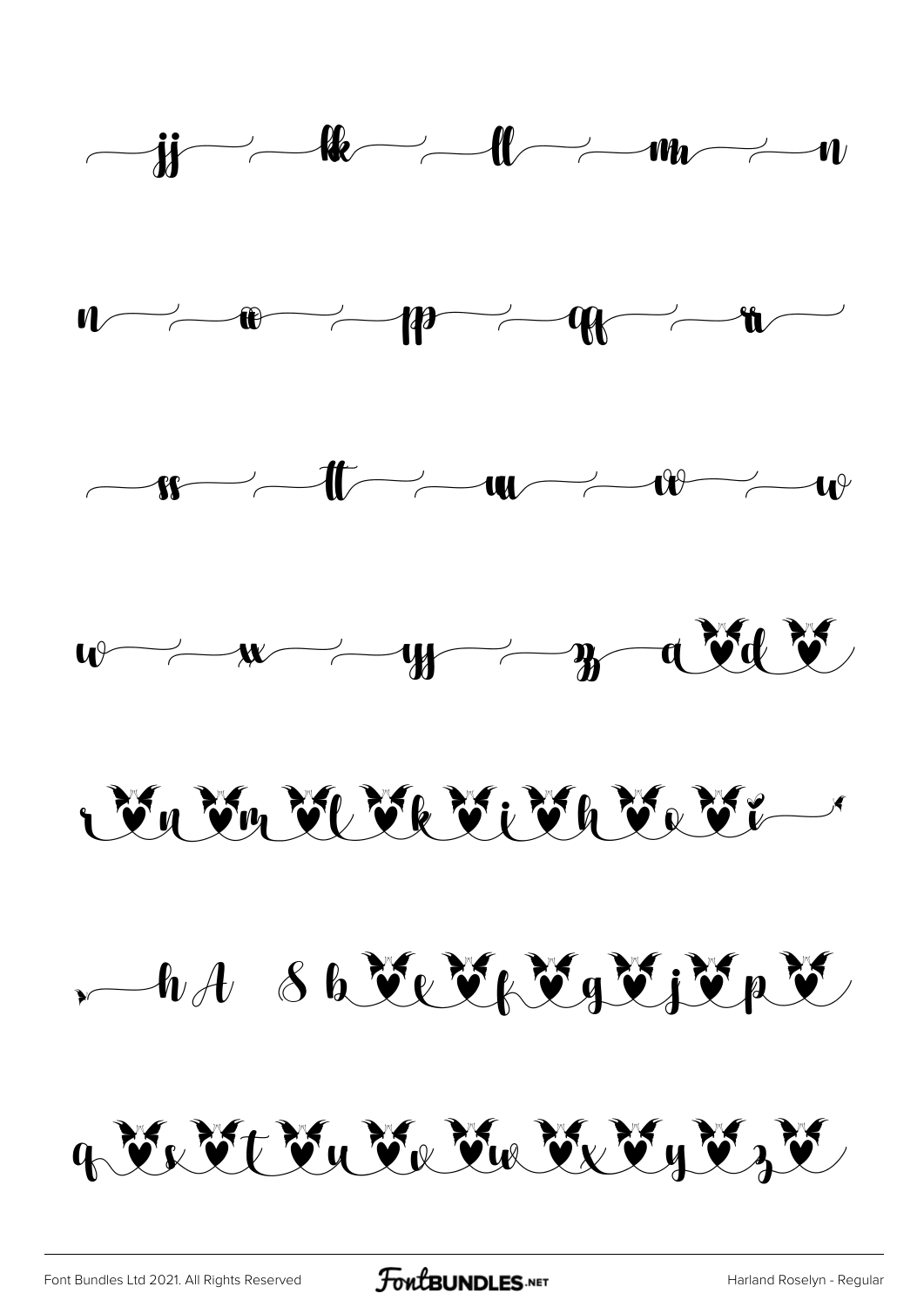zza Ar Ar Al Ar Ar Ar A

iljekel Indreydre

a Arte Ce Arch Arch Boom